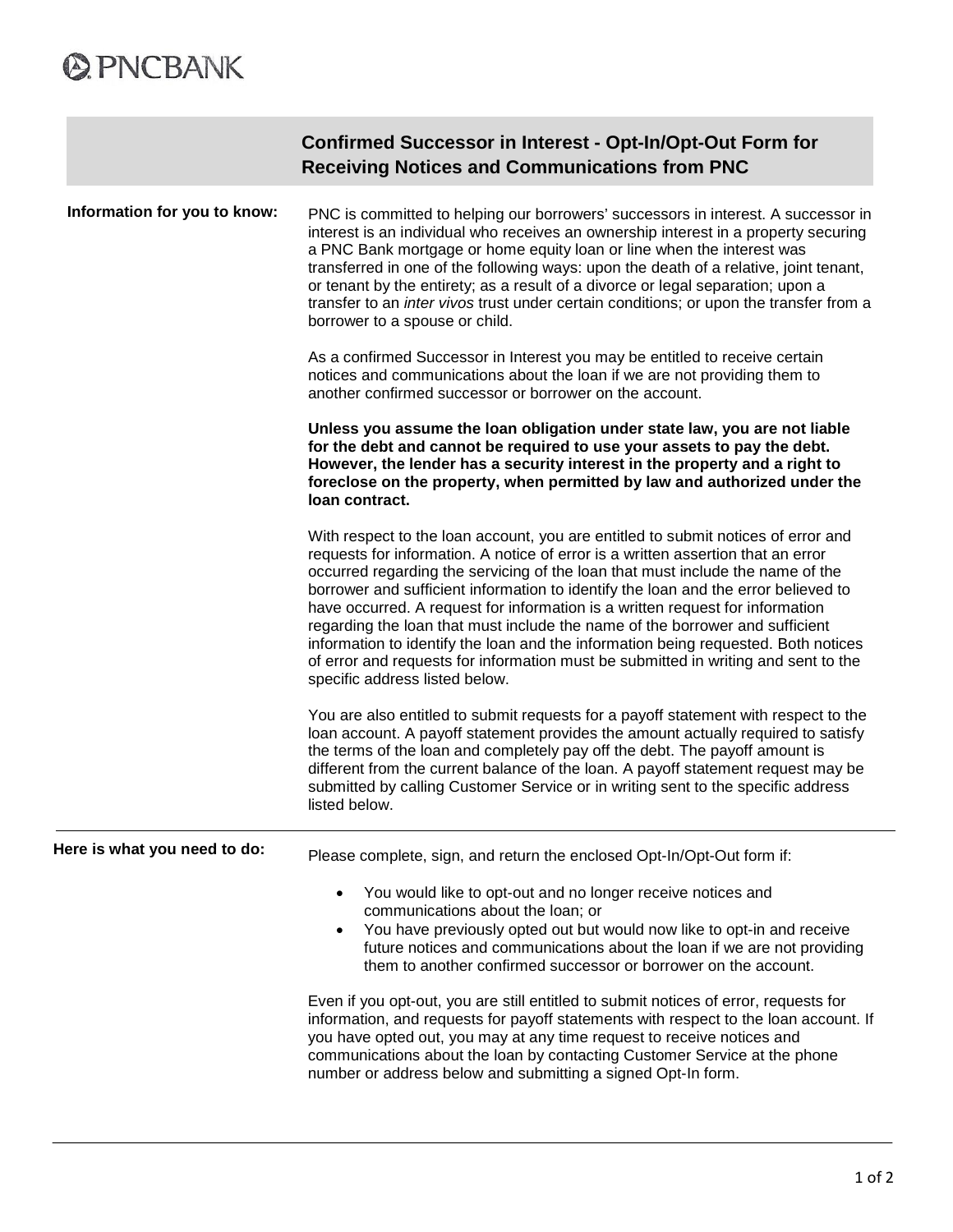# **@PNCBANK**

How to contact us: To return the completed Opt-In/Opt-Out form, you may send it to Customer Service at: PNC Bank P.O. Box 1820 Dayton, OH 45401-1820



To return the completed Opt-In/Opt-Out form, you may fax the form:

- If the ownership transfer was related to the death of a borrower, fax to 1-833-299-6176
- If the ownership transfer was not related to the death of a borrower, fax to 1-833-299-6175



If you have any questions regarding this loan, please call: **Mortgage:** Customer Service 1-800-822-5626, Monday - Thursday, 8:00 a.m. - 9:00 p.m., Friday, 8:00 a.m. - 5:00 p.m. and Saturday, 9:00 a.m. – 2:00 p.m. ET. **Home Equity:** Customer Care 1-888-PNC-BANK (1-888-762-2265), Monday - Friday, 7:00 a.m. - 10:00 p.m. and Saturday – Sunday, 8:00 a.m. - 5:00 p.m. ET.



Please send notices of error or requests for information to: PNC Bank P.O. Box 8807 Dayton, OH 45401-8807



For payoff statement requests, you may write to: PNC Bank Attn: B6-YM07-01-7/Customer Service 3232 Newmark Dr. Miamisburg, OH 45342



For payoff statement requests, you may call 1-800-822-5626.

**PNC values your business. We're here to help with all your lending needs.**